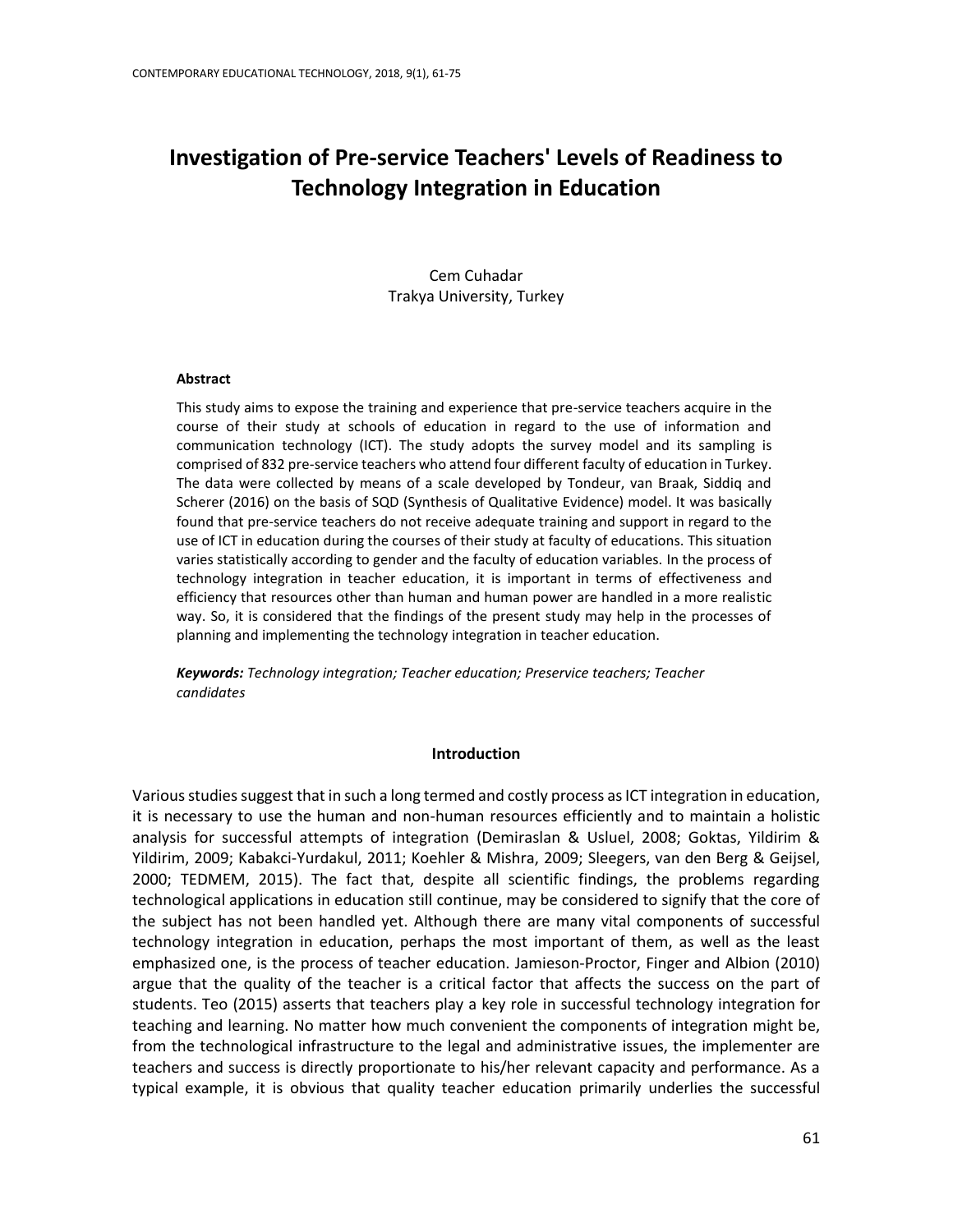educational system of Finland, which has received attention all around the world due to the results of PISA exams since 2000's (Sahlberg, 2010). Demirli (2013) contends that, despite the high level of investments in ICT, the level of effective use is quite low. Likewise, in a report published by OECD (2015), it is argued that, despite the common use of ICT around the world, there is no sound evidence for its positive impact on students' academic achievement, e.g. their scores in mathematics and reading. One of the basic reasons of this situation is that the teaching and learning process is focused not on pedagogic context but on the successive novelties in ICT integration. Besides, in technology integration attempts at schools, ICT is mostly used to facilitate the existing teaching methods instead of implementing a multi-faceted point of view in which different components are employed (TEDMEM, 2015; Teo, Chai, Hung, & Lee, 2008). In other words, while a ICT-based transformation in learning is expected, the traditional teaching is maintained with the help of ICT. On the other hand, instead of generalize each ICT applications in schools, it should also be taken into account that more effective outcomes may be achieved by realistically planned applications of integration components such as technical infrastructure, in-service teacher training, leadership and vision.

In the information age, teacher education may not be considered without ICT, in Turkey as all across the world. Based on this vision, thanks to some developments, starting from 1960's, in public and private sectors, universities, the Ministry of National Education and TUBITAK (Scientific and Technological Research Council of Turkey), it has been targeted to create a computer literate society (Keser, 2011). The dynamic process that started in 1984 with the use of computers in the processes of teaching and learning at schools (Demiraslan & Usluel, 2008) has continued with serious initiatives for ICT integration, which includes the nation-wide, comprehensive FATIH Project, initiated in 2010, as an integration project based on advanced ICT. On the other hand, teacher education and effective technology integration in teaching processes are among challenging issues (Teo, 2015). It is observed that, in most initiatives of technology integration, the dimension of teacher education is not prioritized, and that the graduate pre-service teachers are trained in the job-related use of ICT through teacher education. For example, it was declared that, in the scope of FATIH Project, which is a national ICT integration initiative in Turkey, about 425 thousand teachers have been trained through face to face and distant in-service professional development activities. Some evaluations on Turkish educational system suggest that the contents of teacher education programmes are not adequate in terms of providing teachers with information about how to integrate technology to education (TEDMEM, 2015). It is also an arguable subject whether the ICTrelated vocational trainings provided for teachers who currently serve are effective and efficient, despite all time and resources reserved for them. In this regard, Usluel, Kuskaya, Mumcu and Demiraslan (2007) state that, although teachers are positive about the use of ICT in classes, they see the inadequate vocational trainings as an obstacle, and thus that vocational trainings should be questioned. Usun (2009) stressed, on the basis of previous experiences, problems are faced in the course of the application of teacher education programs about how to use new technologies in teacher education. This brings about the circular problem that since pre-service teachers are not trained adequately in the pre-service period in teaching-related use of ICT, they have to acquire the relevant information, skills and experience through their education.

As it is said by Baran et al. (2013), teacher training programs need a systematic set of strategies and practices to train teachers who can effectively use ICTs in their classroom. On the other hand, it is fair to say that the ICT-based courses offered at faculty of educations in Turkey, which are dedicated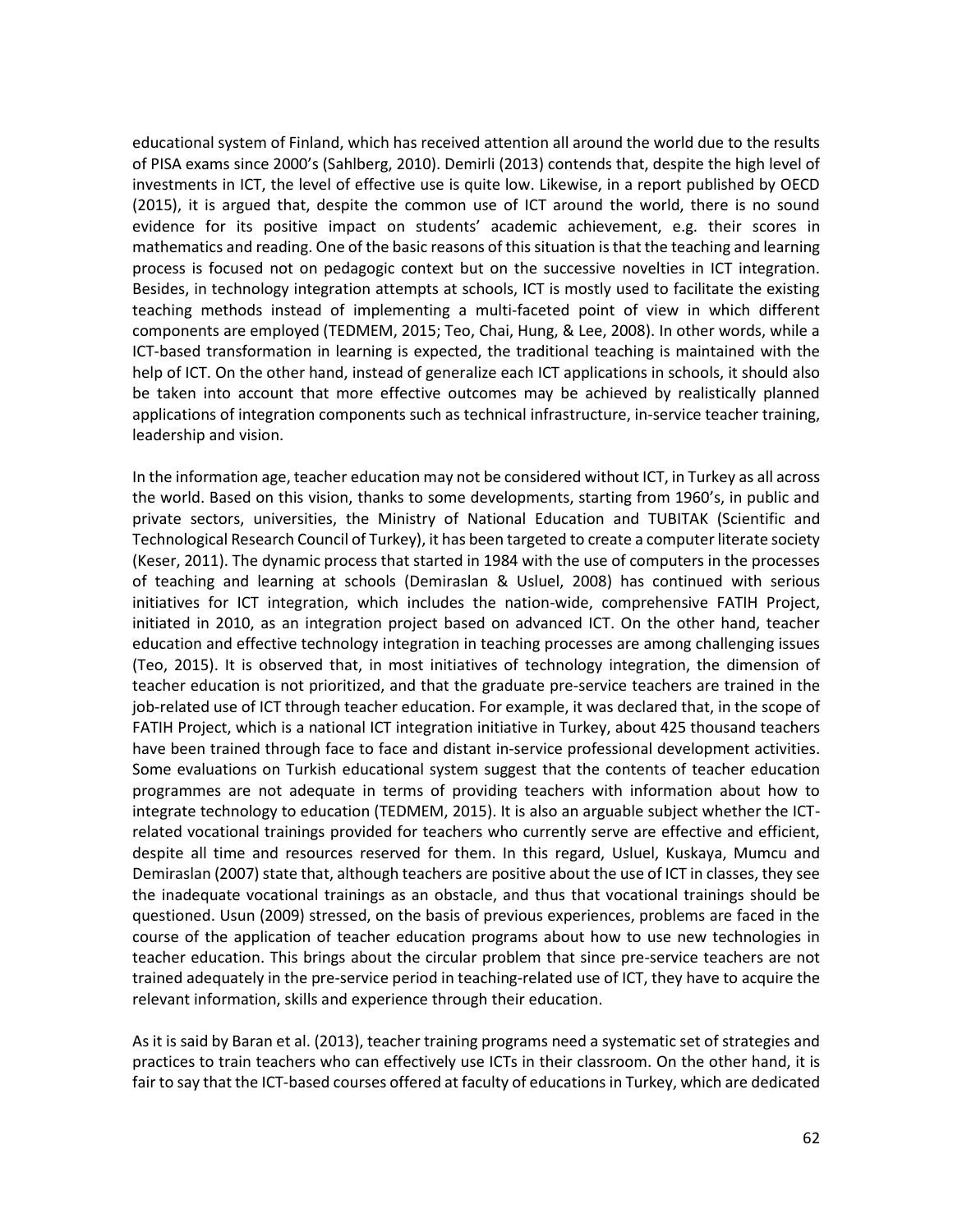to teacher education, are not sufficient to enable pre-service teachers to acquire the relevant skills. Similarly, various studies put forward that pre-service teachers do not feel and consider themselves as who can use ICT in their class and they do not use ICT in innovative teaching strategies (Bardakci, 2013; Tondeur et al., 2017). However, Goktas, Yildirim and Yildirim (2009) emphasize the importance of the ICT integration to teacher education for the ICT integration to K-12 schools. Among thousands of pre-service teachers who graduate from faculty of educations in Turkey every year, a considerable number of teachers participate in the system who can easily use ICT for personal purposes but do not know how to integrate it to the teaching and learning processes. It is stated that although new-generation teachers may be skillful in personal use of technology, they are still in need of being trained and supported about education-related use of ICT (Russell, Bebell, O'Dwyer, & O'Connor, 2003). Similarly, Doering, Hughes and Huffman (2003) state, based on various studies, that pre-service teachers are not prepared adequately about educational technologies. Koehler and Mishra (2009) further state that teachers have insufficient experience about the use of digital technologies in educational processes because of social and contextual factors that complicate the relationship of teaching and technology and that do not support the initiatives of technology integration.

Although many action plans have been developed for effective ICT integration in teacher education, still there are obstacles in practical dimension (Goktas, Yildirim & Yildirim, 2009). On the other hand, The guidance course of Information Technologies continues to be effective through face-to-face and distance learning, which is still underway by Ministry Of National Education. It is stated that understanding the factors affecting teachers both pre-service and in-service will facilitate better applications in resource planning, curriculum development, and provision of infrastructure (Teo, 2015). The root of the problem may be naturally sought in the data about the use of ICT and which show the degrees of achievement on the targets concerning the use of ICT in education. Nevertheless, many studies have already showed that in case of low level of such variables as users' readiness, attitudes, convictions, and perception of benefit and ease-of-use, they abstain from use of ICT for job-related purposes (Birch & Irvine 2009; Goktas, Yildirim & Yildirim, 2009; Hammond, Reynolds & Ingram, 2011; Hermans, Tondeur, Van Braak, & Valcke, 2008; Kim et al., 2013; Russell, Bebell, O'Dwyer, & O'Connor, 2003; Sahin, 2012; Teo, 2009; Teo, 2012). Abbitt (2011) states that pre-service teachers' convictions about the use of knowledge acquired in class context may provide a measure that would help evaluate the technology integration in teacher education. Therefore, this study aims to expose the education and experience that pre-service teachers acquire in the course of their study at schools of education in regard to the use of ICT in education. It is considered that the findings of the present study may help the stakeholders of the subject for a more realistic planning and application, create awareness for effective initiative of ICT integration, and draw attention to the importance of an understanding that is pedagogically-based and focused on teacher education.

# **The Aim of the Study**

The aim of the study is to expose the education and experience that pre-service teachers acquire in the course of their study at schools of education in regard to the use of ICT in education. Within the context of this aim, the answers were sought to the following questions.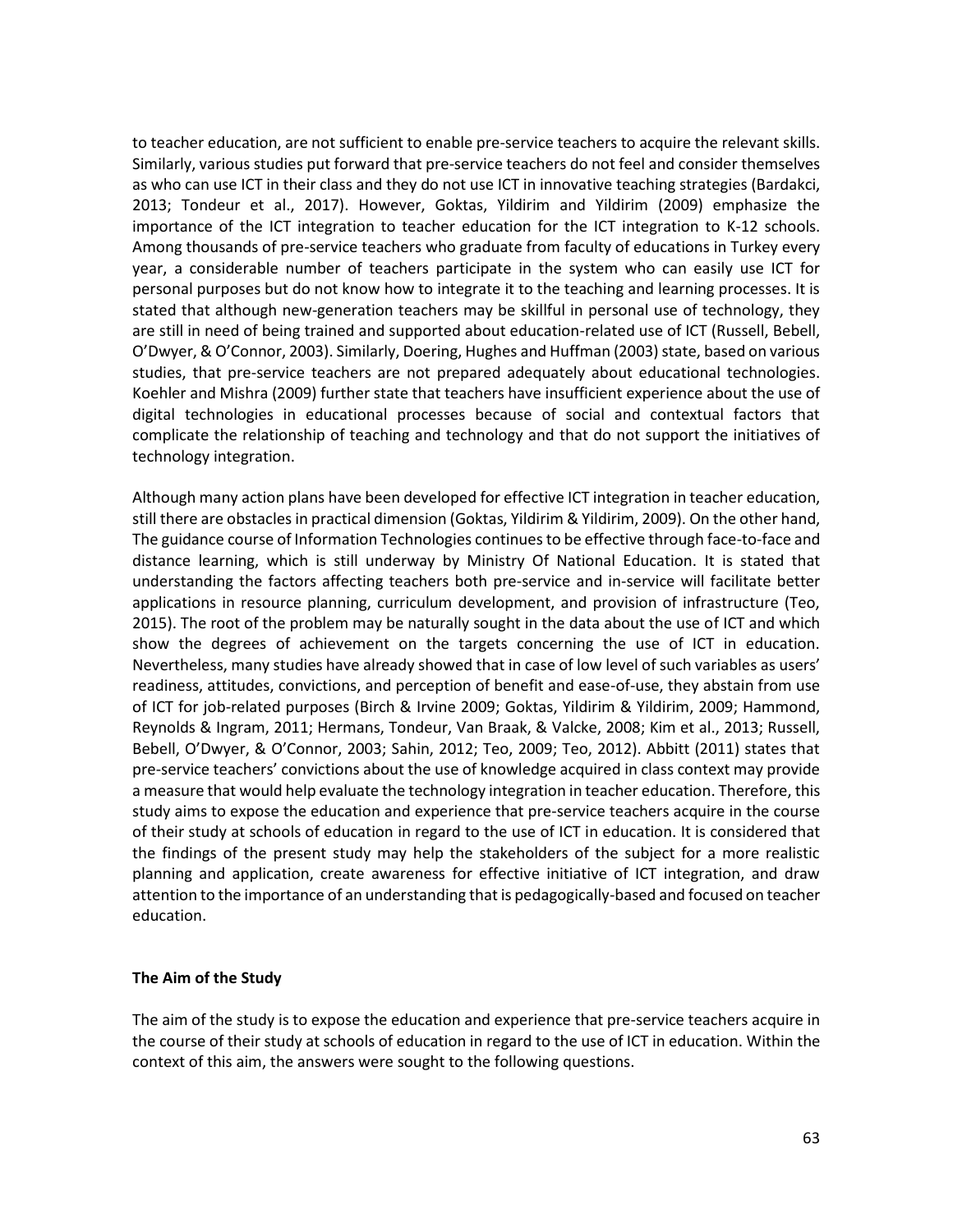- 1. How is the perception of pre-service teachers about education and support ICT integration throughout their education?
- 2. Does the perception of education and support of pre-service teachers about ICT integration throughout their educations how a significant difference according to the gender variable?
- 3. According to the education faculties where they study, how is the pre-service teachers' perception of education and support regarding ICT integration throughout their education?

#### **Method**

## **Sampling**

The sampling group of the study is comprised of totally 832 pre-service teachers who were senior students, in 2016-2017 academic year, attending teacher education programs at the schools of education associated to 4 different state universities in Turkey. 609 (73%) of the pre-service teachers are female while 223 (27%) are male. The distributions of pre-service teachers according to the programs they have studied can be listed as 67 (%8) Turkish Education, 67 (%8) Social Studies Education, 189 (%23) Primary School Education, 200 (%24) Preschool Education, 198 (24) Special Education, 70 (%8) Foreign Language Education, 18 (%2) Mathematics Education and 23 (%3) Guidance and Psychological Counselling. To avoid misinterpretation of the findings, the pre-service teachers who attend the Computer Education and Instructional Technology (CEIT) programs whose curriculum are mostly based on ICT were excluded from the sampling. The faculty of educations taking place in the sampling of this study are in the top-20 list, out of the 96 Turkish schools of education, according to the 2015 data of URAP (University Ranking by Academic Performance http://tr.urapcenter.org), which ranks universities of Turkey and around the world. The schools of educations taking place in the sampling of this study are categorized here, according to their academic performance scores on national and international scales, from the higher to the lower, as "faculty of education  $-1$ ", "faculty of education  $-2$ ", "faculty of education  $-3$ ", and "faculty of education  $-4$ ". The data about the research sampling are presented in Figure 1.



Figure 1. The Listing of the Schools of Education and the Distribution of the Sampling by Gender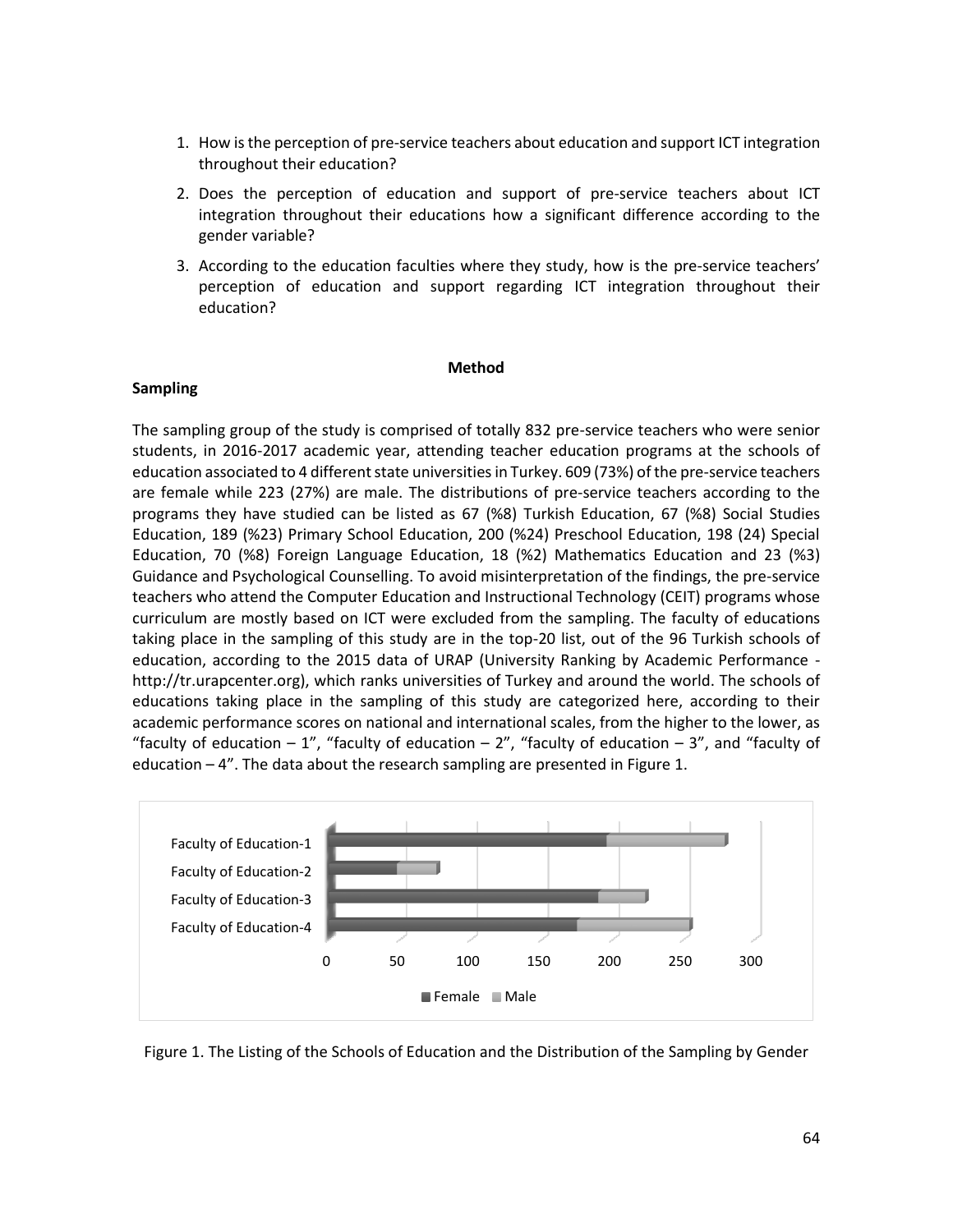## **Data Collection Tools**

The research data were collected through a form containing questions used to obtain independent variables and through the scale developed by Tondeur, van Braak, Siddiq and Scherer (2016) on the basis of SQD (Synthesis of Qualitative Evidence) model in order to determine pre-service teachers' perceptions of the levels of their experience of the education and support necessary for them to integrate technology to class activities. The SQD Model is composed of 12 key themes that contain teacher education and institutional factors in the scope of the use of technology and its integration in teacher education in general.

The scale developed in the model was created in the frame of the 6 key themes of the model which are related to teacher education. The scale is one-dimensional and composed of totally 22 items with the following themes: "Role model - Using teacher educators as role models" (4 items – Sample item: "*I saw many examples of ICT use in an educational setting*"), "Reflection - Reflecting on attitudes about the role of technology in education" (4 items – Sample item: "*I was given the chance to reflect on the role of ICT in education*"), "Instructional design - Learning technology by design" (4 items – Sample item: "*I received sufficient help in designing lessons that integrated ICT*"), "Collaboration - Collaborating with peers" (4 items – Sample item: "*Students helped each other to use ICT in an educational context*"), "Authentic experiences - Scaffolding authentic technology experiences" (3 items – Sample item: "*Students were encouraged when they attempted to use ICT in an educational setting*") and "Feedback - Moving from traditional assessment to continuous feedback" (3 items – Sample item: "*My competences in using ICT in the classroom were regularly evaluated*"). There is no negative item on the scale.

Cronbach alpha coefficient of the scale is  $\alpha$ =0.95. The SQD scale is of 6 point Likert structure between "totally disagree" and "totally agree." The highest score on the scale is 22 and the lowest score is 132. A high score on the scale indicates a more positive perception of pre-service teachers' related with levels of their experience of the education and support necessary for them to integrate technology to class activities.

To use the scale in the scope of the present study, the responsible author's permission was obtained first. Then the items of the scale, which originally in English, were translated to Turkish by a group of academics who are proficient in both languages and work in the field of Educational Technology. Prepared for the application, the scale was applied—in order to determine construct validity and for confirmatory factor analysis—to 324 senior students, with 222 (68%) female and 102 (32%) male, who attend schools of education in 3 different state universities in Turkey which are outside the sampling group of the present study.

The path coefficients related to the items, the value of the multiple correlation square  $(R^2)$  that determine the strength of the relation between each item and hidden variable, and the t value that indicates the significance of the relation were analysed and these values were found significant (p<0.05). Fit indices are used to assess whether the observed data fit well to the one-dimensional model. The data-model fit indices calculated for the scale of 22 items in this study are shown in the Table 1.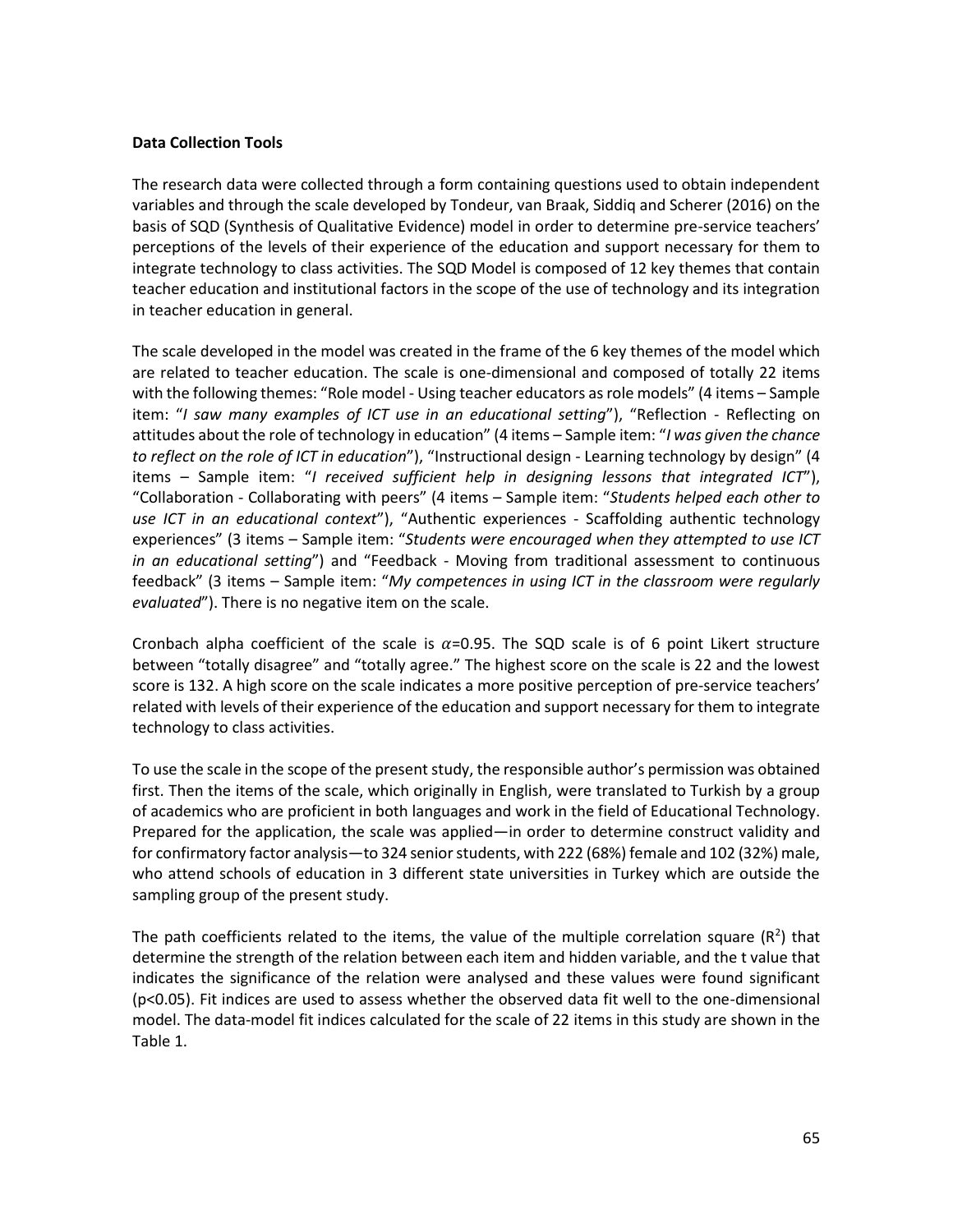| <b>Goodness of Fit Index</b> | <b>Acceptable Limit</b> | Value       |                     |  |
|------------------------------|-------------------------|-------------|---------------------|--|
| $X^2$ /sd                    | <5 Moderate level       | <3 Good fit | $306.74/209 = 1.46$ |  |
| GFI                          | >0.90                   |             | 0.68                |  |
| <b>CFI</b>                   | >0.90                   |             | 0.97                |  |
| <b>NFI</b>                   | >0.90                   |             | 0.93                |  |
| <b>NNFI</b>                  | >0.90                   |             | 0.97                |  |
| <b>RFI</b>                   | >0.85                   |             | 0.93                |  |
| S-RMR                        | < 0.08                  |             | 0.072               |  |
| <b>RMSEA</b>                 | < 0.08                  | 0.074       |                     |  |

Table 1. Goodness of Fit Indices for Factorial Structure of the Scale

According to the Table 1, the ratio of resemblance chi-square was determined as  $X^2(209)=306,74;$ the ratio of X2/sd as 1,46; root mean square error approximation as (RMSEA)=0.074; the standardized root mean square residual as (S-RMR)= 0.072; the comparative fit index as (CFI)=0.97; the goodness of fit index as (GFI)= 0.68; the normed fit index as (NFI)= 0.93; and the relative fit index as (RFI)=0.93. The confirmatory factor analysis indicated that the one-factorial structure of the scale is acceptable. The path diagram for the scale items is shown in the Figure 2.



Figure 2. SQD-scale CFA Path Diagram

### **Data Analysis**

In the analysis of the research data, whether the data demonstrate normal distribution was examined first. As the kurtosis and skewness values of the data on the basis of the scale items were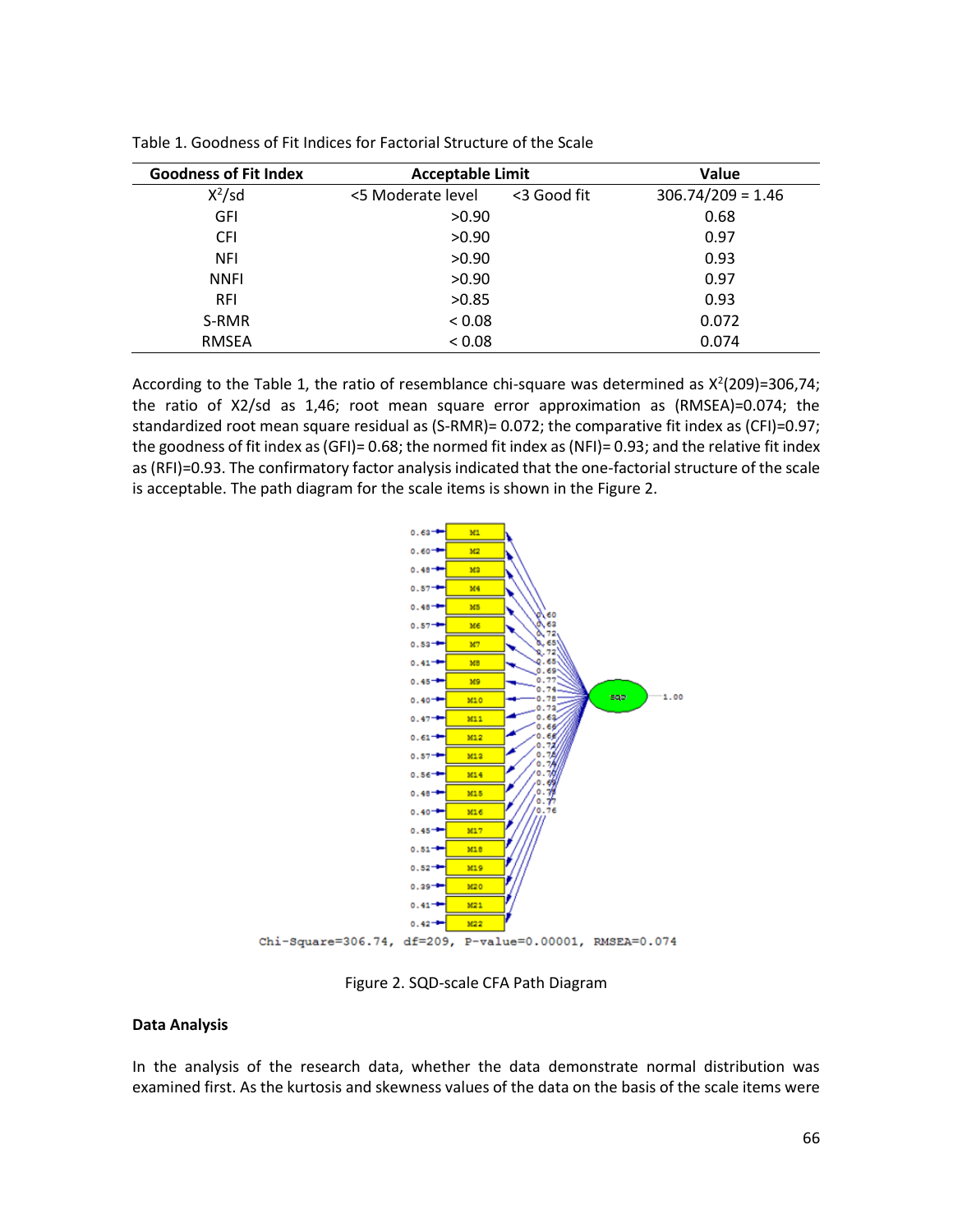between ±1.5 and showed normal distribution, the research data were analysed by using descriptive statistics and such parametric tests as t-test and one-way ANOVA test.

## **Findings**

At first, on the basis of the scale themes and of the data of the general context of the scale, preservice teachers' perceptions of support and education in regard to the ICT integration. The findings of this analysis are shown in the Table 2.

Table 2. Pre-service Teachers' Perceptions of Support and Education about Integration during Their Study

|                       | n   | <b>Number of items</b> | $\overline{X}$ | x/k  | SS    |
|-----------------------|-----|------------------------|----------------|------|-------|
|                       |     | (k)                    |                |      |       |
| Role model            | 832 | 4                      | 13.76          | 3.44 | 4.27  |
| Reflection            | 832 | 4                      | 11.56          | 2.89 | 4.41  |
| Instructional design  | 832 | 4                      | 11.82          | 2.95 | 4.39  |
| Collaboration         | 832 | 4                      | 12.05          | 3.01 | 4.34  |
| Authentic experiences | 832 | 3                      | 8.73           | 2.91 | 3.45  |
| Feedback              | 832 | 3                      | 8.05           | 2.68 | 3.50  |
| SQD Score             | 832 | 22                     | 66.03          | 3.00 | 20.71 |

It can be stated, according to the findings shown in Table 2, that pre-service teachers' perceptions of the level of receiving support and education during their study about ICT integration is below the medium level (X=3.00). According to the findings, the average score of the answers for the items in the scope of the theme "Using teacher educators as role models" is higher compared to the other themes, while the lowest average score is of the items of the theme "Providing continuous feedback."

Whether pre-service teachers' perceptions of the level of receiving support and education during their study about ICT integration vary according to gender variables was also examined. The relevant findings are shown in the Table 3.

| Variable | Group  |     |       | sd    |      | df  | ŋ<   |
|----------|--------|-----|-------|-------|------|-----|------|
| SQD      | Female | 609 | 64.86 | 20.21 | 2.69 | 830 | .007 |
|          | Male   | 223 | 69.21 | 21.74 |      |     |      |

Table 3. Perception of Education and Support about Integration According to Gender

p<.05

The findings shown in the Table 3 indicate that pre-service teachers' perceptions of the level of receiving support and education during their study about ICT integration vary significantly according to gender variables ( $t$ ( $_{830}$ )=2.69, p<.007). It is observed that, on the basis of SQD variable, the average scores of male pre-service teachers are significantly higher than those of female ones.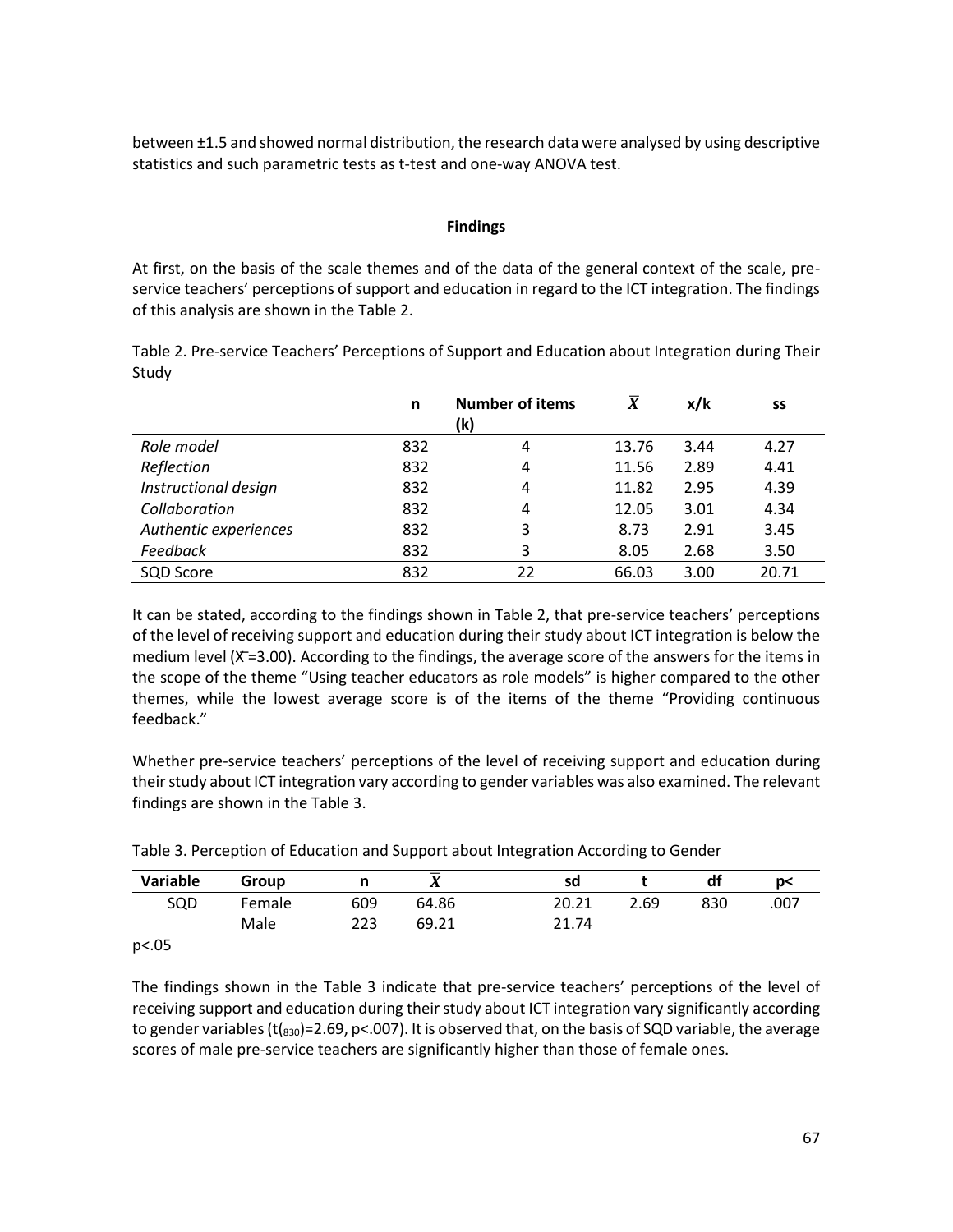Another aspect of examination is pre-service teachers' opinions of receiving adequate support and education during their study about ICT integration, on the basis of the schools of education in the scope of the study. The relevant findings are shown in the Table 4.

|                        | n   | $\mathbf v$ | sd    |
|------------------------|-----|-------------|-------|
| faculty of education-1 | 279 | 68.31       | 22.29 |
| faculty of education-2 | 76  | 66.30       | 22.60 |
| faculty of education-3 | 223 | 66.23       | 18.08 |
| faculty of education-4 | 254 | 63.22       | 20.26 |

Table 4. Perception of Education and Support about Integration According to Schools of Education

According to the findings shown in the Table 4, the average scores about pre-service teachers' opinions of receiving adequate support and education during their study about ICT integration are, in order: faculty of education-1 ( $\overline{X} = 68.31$ ), faculty of education-2 ( $\overline{X} = 66.30$ ), faculty of education-3 ( $\bar{X}$  = 66.23), and faculty of education-4 ( $\bar{X}$  = 63.22). In addition to these average scores, an analysis was conducted to figure out whether there is any difference in the variable that is researched among the universities of the sampling, and the relevant findings are shown in the Table 5.

Table 5. Comparison of Universities on the Basis of Perception of Education and Support about Integration

|     | Variable Source of variance | SS            | df | КO                | P | Source of difference   |
|-----|-----------------------------|---------------|----|-------------------|---|------------------------|
| SQD | Inter-groups                | 3476.67       | ર  | 1158.89 2.71 .044 |   | faculty of education-1 |
|     | Intra-groups                | 352995.45 828 |    | 426.32            |   | -                      |
|     | Total                       | 356472.12 831 |    |                   |   | faculty of education-4 |

p<.05

According to the findings shown in the Table 5, pre-service teachers' perceptions of receiving adequate support and education during their study about ICT integration demonstrate significant difference according to the schools of study ( $F(3,828)$ =2.71, p<.05). According to the findings of the Scheffe multiple comparison test applied to determine the source of the difference, the difference results from the pre-service teachers attending the faculty of education-1 and the faculty of education-4. Accordingly, it can be stated that the average scores about the levels of receiving necessary support and education about ICT integration during study on the part of the pre-service teachers attending the faculty of education-1 ( $\overline{X}$  = 68.31) are significantly higher than those of the pre-service teachers attending the faculty of education-4 ( $\bar{X} = 63.22$ ).

# **Discussion and Conclusion**

This study aims to expose the education and experience that pre-service teachers acquire in the course of their study at schools of education in regard to the use of ICT. The findings show that this acquisition is at medium level and even, for some themes, below it. In other words, pre-service teachers state that they do not receive adequate education and support during their study at faculty of education in the ICT-related subjects of using teacher educators as role models, reflecting on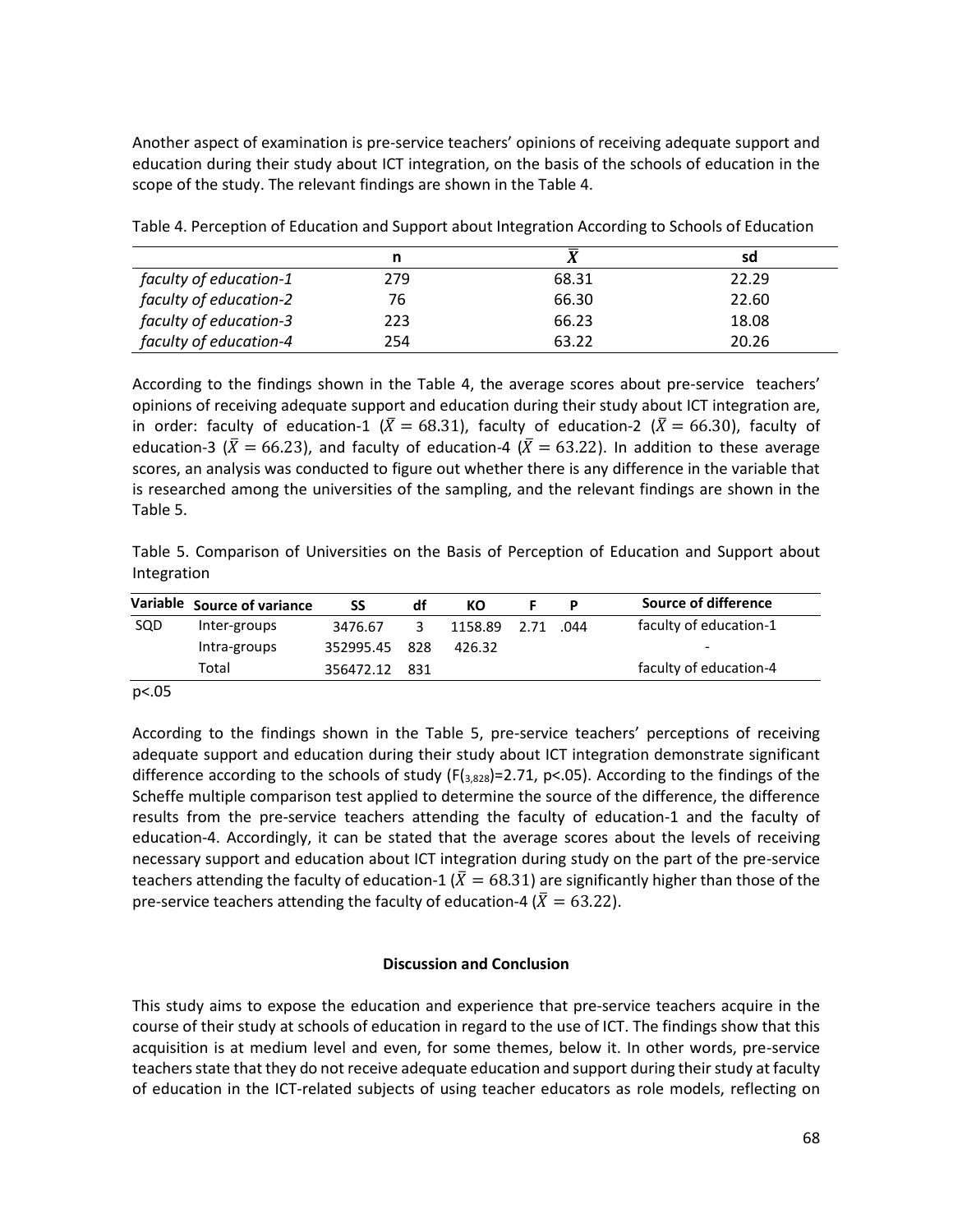attitudes about the role of technology in education, learning technology by design, collaborating with peers, scaffolding authentic technology experiences, and providing continuous feedback. Each theme has a relation with another and has a particular significance. However, perhaps the most remarkable point is that while the concept of role model and its importance for pre-service teachers in many studies (Demirli, 2013; Goktas, Yildirim & Yildirim, 2009; Martinovic & Zhang, 2012; Tezci, 2011a; Tondeur et al., 2016), teacher educators are not adequately perceived as role models by preservice teachers in the subject of ICT-aided successful class applications. Furthermore, as it is expressed in some similar research, reflection and modelling are the most commonly used strategies in preservice teacher education programs (Baran et al., 2013). It is a necessity for the success of teacher education to be role model for pre-service teachers not only about ICT-aided classes but also in every stage of teaching and learning processes. Although pre-service teachers may acquire theoretical knowledge to some extent about use of ICT in class context, if teacher educators do not support their classes with successful ICT applications, it would be difficult for pre-service teachers to put their theoretical knowledge in practice and turn it into a skill. There may be various reasons of this situation. For example, it can be considered that teacher educators do not have adequate competence for being role model for pre-service teachers by blending their knowledge about technology, pedagogy, and field, as they participate in the process of teacher education by mostly passing through a traditional process of teaching. Usluel and Uslu (2016) report that teaching personnel state that they use ICT in the process of teaching and that they are in criticism about the way of this use. Besides, class sizes over capacity (Mutlu & Erdem, 2013) and relative increase in teacher educators' work load (Kurt et al., 2013) may be considered among the possible reasons for the fact that the expectations of pre-service teachers in various subjects including being role model about in-class use of ICT are not met adequately. All possible reasons make us consider that, as Baran and Canbazoglu (2015) argue, pedagogic convictions and various contextual factors like institutional structure have negative impact on ICT applications.

Another important finding of the study is the difference between female and male pre-service teachers in regard to the use of ICT during the course of teacher education. Beside the statistical difference, it is remarkable that the average scores of both groups are far below the desired level, in terms that ICT applications in education are not sufficient forschools of education where majority of students are comprised of women. Many studies in the field literature suggest different findings in regard to the relation of ICT to the gender variable. In some studies, there found no difference, based on gender variable, between the use of ICT on the part of female and male pre-service teachers (Hammond, Reynolds & Ingram, 2011; Teo, Chai, Hung, & Lee, 2008), whereas in some others, the difference based on gender variable is usually for men, on the basis of acceptance, attitude, self-efficacy, and skills (Demirli, 2013; Siddiq, Scherer & Tondeur, 2016; Teo, 2014; Tezci, 2011a). In this study, the male pre-service teachers' perceptions and opinions of receiving adequate support and education during their study about use of ICT are stated more highly compared to the female ones, and this finding is compatible with similar studies that take up the indicators about the use of ICT in teacher education (Akbulut, 2011; Tezci, 2011b). A possible reason of this situation may be the variables that affect female pre-service teachers' knowledge, skills and perspectives in regard to the use of ICT.

The last variable handled in this study is to examine the conditions of universities on the basis of the faculty of educations which pre-service teachers attend. According to the 2016-2017 academic year statistics of the Higher Education Council (https://istatistik.yok.gov.tr), there are totally 96 schools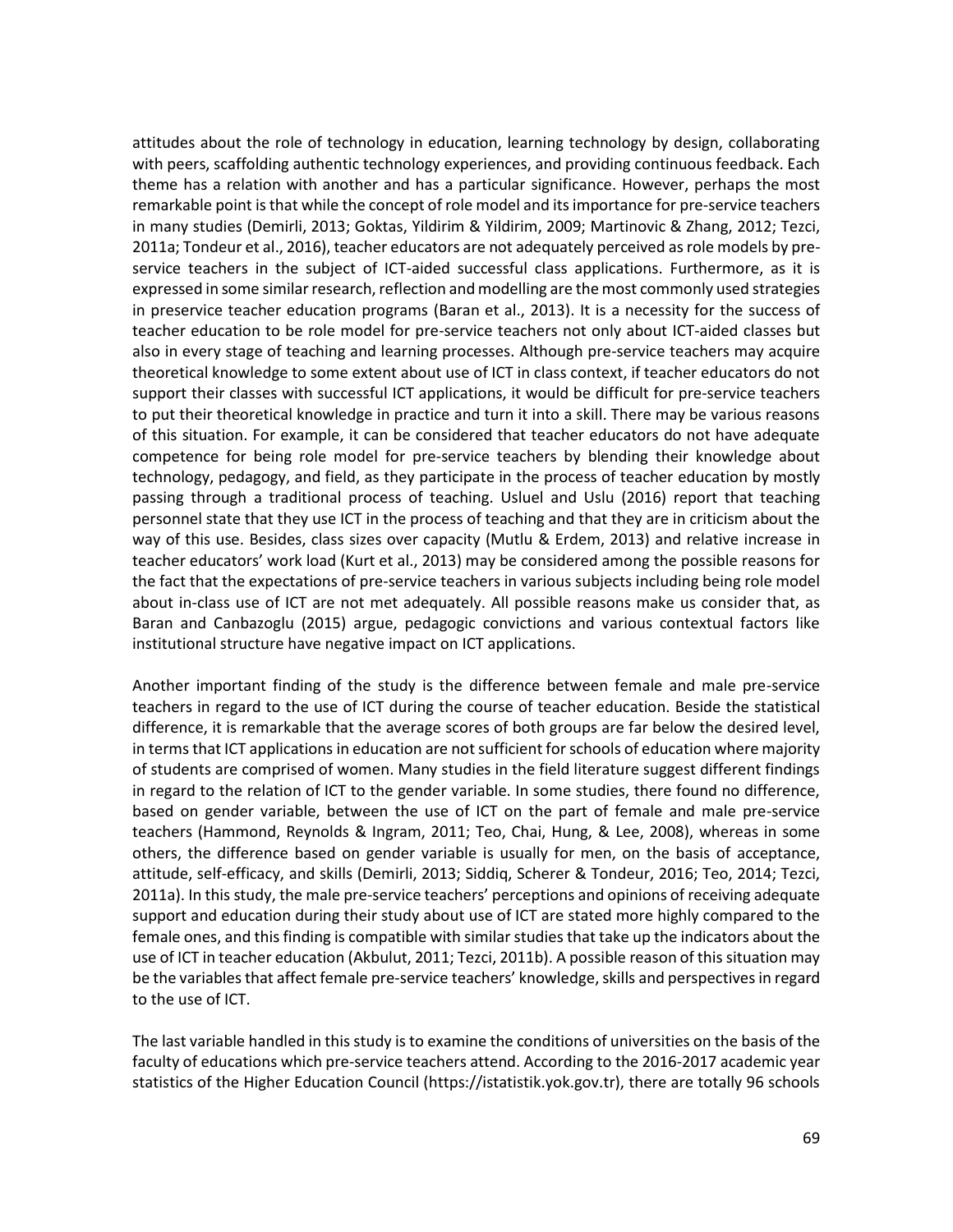of education or educational sciences associated with state and private universities in Turkey. These schools have initiatives and applications with different levels and dimensions in regard to technology integration in teacher education. On the other hand, as stated by Goktas, Yildirim and Yildirim (2008), the schools of education do not have adequately proper technological plan, teacher education and institutional structure to benefit from ICT efficiently. The findings of this study indicate that pre-service teachers are not provided with adequate level of support and education about the use of ICT at the schools of education in the scope of the sampling. This can be explained with the shortcomings in the information accumulation and technological infrastructure about ICT integration on the part of the schools of education in question, and it can also be suggested that in schools deprived of comprehensive technologic plan and vision, pre-service teachers are not provided with necessary education and experience (Brun & Hinostroza, 2014). The faculty of education-1 and the faculty of education-4, which are the subject of study in this research, are among the first 20 schools in Turkey in terms of academic performance. The place of the academic performance of the former in the national ranking is for above that of the latter. At the same time, the average of the perception of received education and support about ICT on the part of the students of the former school is higher compared to the other. The difference can be considered to result from the opportunities and shortcomings in regard to technical infrastructure and institutional support, as well as the different levels of communicating the information accumulation about the use of ICT to pre-service teachers.

Consequently, it is not easy to to assert that the system of teacher education in Turkey has successful ICT integration and that pre-service teachers who attend teacher education programmes acquire adequate education and experience in regard to the use of ICT. Some steps might have been taken so far, which might not be at desired level though, but the importance of educational processes for the socio-cultural structure and future of the society, the fact that the outcomes of education manifest themselves over the long term make it unacceptable to ignore the experiences and results of the previous applications ICT integration. Such would be ineffective initiatives based on a trial and error learning. As this study has emphasized, technology integration in education should be started at schools of education to train adequate number of teachers and pre-service teachers who are able to use ICT sufficiently, and then should be spread to all schools with nation-wide projects. In other words, the starting point of the technology integration in education should be teacher education. This will also bring about the efficient use of the labour force, technical infrastructure and financial resources and will help realize effective implementations. Nevertheless, it is observed that pre-service teachers are not fully ready for the process of ICT integration in education. Therefore, the following points can be suggested in the context of the findings of this study and the relevant literature:

• It is suggested that schools of education introduce their own visions about ICT integration and develop their plans. It is a matter of discussion whether a centralized, common approach will bring positive outcomes. For each faculty of education has its own culture, a distinct profile of students and teaching personnel, and its own financial and technical infrastructure. Nonetheless, some measures may naturally be posited which would embody the expected and desired level nation-wide. Therefore, instead of a centralized planning, it would be more effective that each school evaluates its own human and nonhuman resources and develops a plan to attain national qualifications. It would be more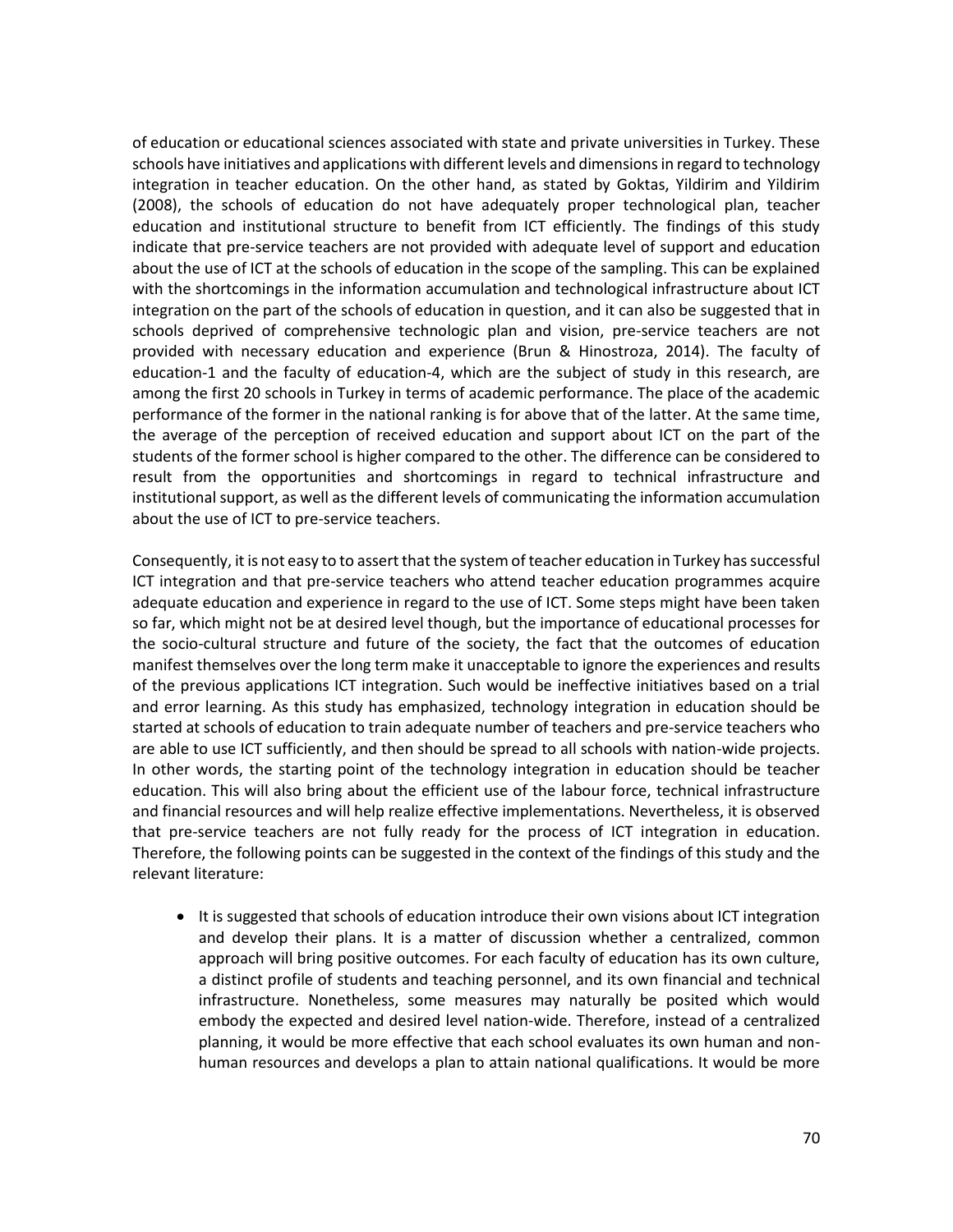efficient for the sake of coordination to make this plan with the participation of teacher educators, teachers and pre-service teachers.

- Professional development activities, based on such approaches as education the trainers and lifelong learning, can be organized at the level of higher education in order to enable the teaching personnel who serve at schools of education to increase their knowledge and skills in regard to the use of ICT for personal and educational purposes. An important point here is that the teaching personnel in question are, besides being teacher educators, academics. Thus, to improve their willingness and motivation for participation in such activities, participants may be given extra points to be used in the system of academic promotion.
- The facts that teaching personnel working at schools of education have usually and relatively intense work/course load and the teacher education programs in Turkey have high admission quotas may naturally be seen as problematic for teaching personnel. Thus it would be beneficial to lower the course load of the teaching personnel to create for them time convenient to acquire knowledge and skills about ICT during the teaching activities. In parallel to this, it would also be useful for the sake of efficient ICT applications to regulate the admission quotas of the schools of education and lower them to plausible numbers that would facilitate more efficient class settings.
- The fact that the ICT-related knowledge and experience that pre-service teachers acquire during their study are limited to undergrad courses may result in the relevant development to be slow and ineffective. Thus the process may be expedited with the help of frequently-organized ICT-related activities like seminars, workshops, courses, etc. at schools of education.
- It would be useful to create facilities enabling pre-service teachers to put in practice, after graduation, what they acquire during their study about ICT-related knowledge and skills, at their schools of service. An important point here is that the course called School Experience and Teaching Practice, which takes place only in the last grade in most of the undergrad programs, may be insufficient to this end. Besides, teaching-related ICT applications at different levels of educational system other than the higher education have problems in their respective contexts. Thus it is inevitable, for the sake of effective applications that schools of education and the schools affiliated to the Ministry of National Education work in cooperation regarding ICT applications. Moreover, in addition to the existing condition of the courses of School Experience and Teaching Practice, it can also be held in periods before the last grade with the help of increase in the number of the course in question, which would give pre-service teachers more opportunities to make observations and have experiences.

Finally, it should be noted that the present study has limitations in its scope. First, the research data were collected with a scale based on the teaching-related variables of the model that examines technology integration in education. Thus both the findings and the researcher's approach took place in this context. Likewise, the findings are limited to the perceptions and opinions of the preservice teachers who study at the schools of education from which the research data were collected.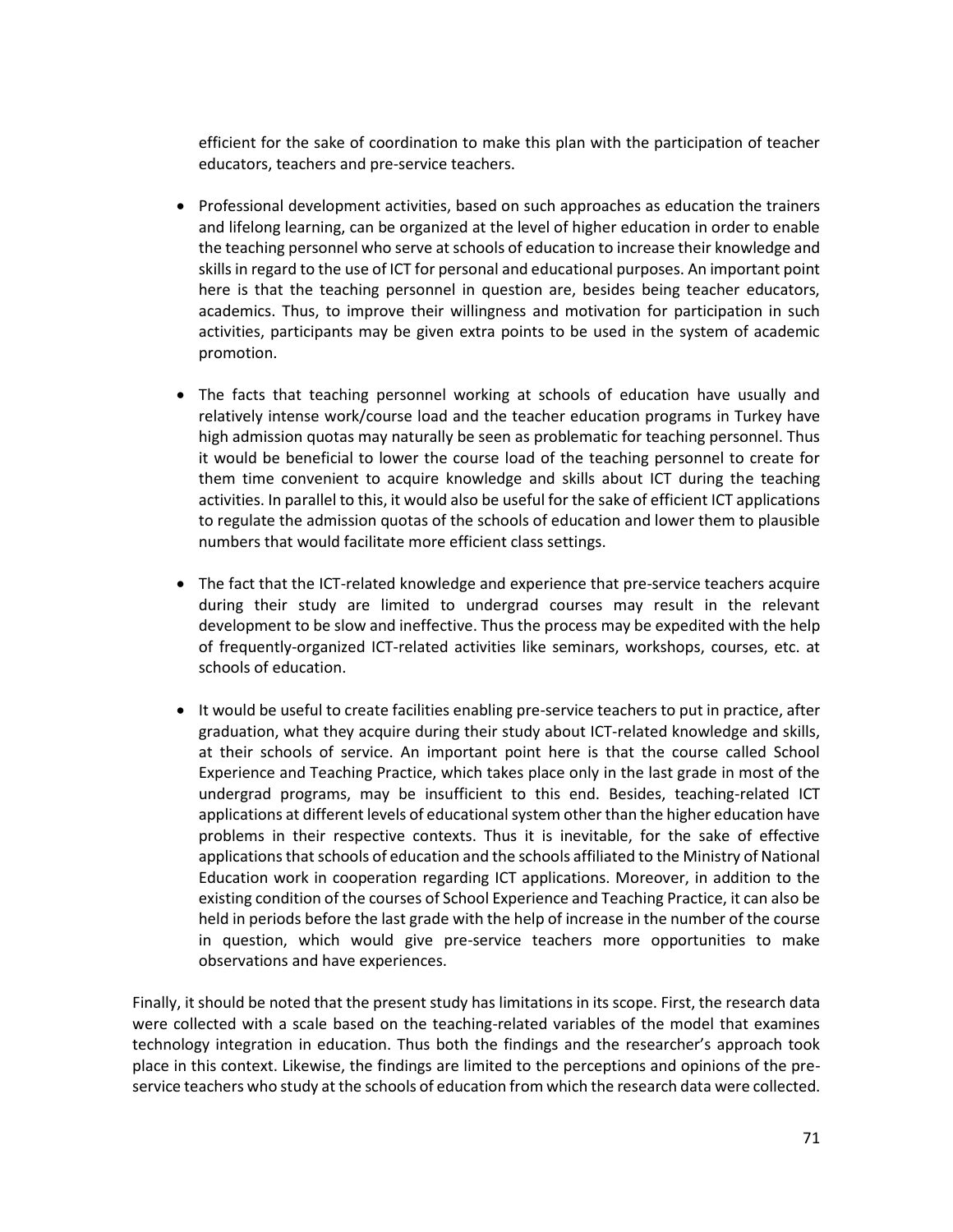Although these universities have high rankings among the schools of education in Turkey and the sampling size is large, it would be proper to include more schools of education in the sampling to make generalizations in the subject. It should also be taken into account that the findings and conclusions are only based on the opinions of the participant pre-service teachers. For a more precise generalization in the subject, it would be useful to appeal to the points of view of the different stakeholders like teaching personnel and deans serving at schools of education, teachers and school principals.

#### **References**

- Abbitt, J. T. (2011). An investigation of the relationship between self-efficacy beliefs about technology integration and technological pedagogical content knowledge (TPACK) among preservice teachers. *Journal of Digital Learning in Teacher Education*, *27*(4), 134-143.
- Akbulut, Y., Odabasi, H.F., & Kuzu, A. (2011). Perceptions of preservice teachers regarding the integration of information and communication technologies in Turkish education faculties. *The Turkish Online Journal of Educational Technology (TOJET)*, *10*(3), 175-184.
- Bardakci, S. (2013). ICT integration in education: An investigation of different purposes, policies, practices, effects and criticisms (Unpublished PhD thesis). Ankara University Educational Sciences Institute, Ankara, Turkey.
- Baran, E. & Canbazoglu Bilici, S. (2015). A review of the research on technological pedagogical content knowledge: The case of Turkey. *Hacettepe University Journal of Education*, *30*(1), 15-32.
- Baran, E., Canbazoglu Bilici, S., Albayrak Sari, A., & Tondeur, J. (2017), Investigating the impact of teacher education strategies on preservice teachers' TPACK. British Journal of Educational Technology. doi:10.1111/bjet.12565
- Birch, A. & Irvine, V. (2009). Preservice teachers' acceptance of ICT integration in the classroom: applying the UTAUT model. *Educational Media International*, *46*(4), 295-315.
- Brun, M. & Hinostroza, J. E. (2014). Learning to become a teacher in the 21st century: ICT integration in initial teacher education in Chile. *Educational Technology & Society*, *17*(3), 222-238.
- Demiraslan, Y. & Usluel, Y. K. (2008). ICT integration processes in Turkish schools: Using activity theory to study issues and contradictions. *Australasian Journal of Educational Technology*, *24*(4), 458-474.
- Demirli C. (2013). ICT usage of pre-service teachers: Cultural comparison for Turkey and Bosnia and Herzegovina. *Educational Sciences: Theory and Practice*, *13*(2). 1095-1105.
- Doering, A., Hughes, J., & Huffman, D. (2003). Preservice teachers: Are we thinking with technology? *Journal of Computing in Teacher Education*, 35(3), 342-361.
- Goktas, Y., Yildirim, Z., & Yildirim, S. (2008). Status of ICT in schools of teacher education: Deans' Views. *Education and Science*, *33*(149), 30-50.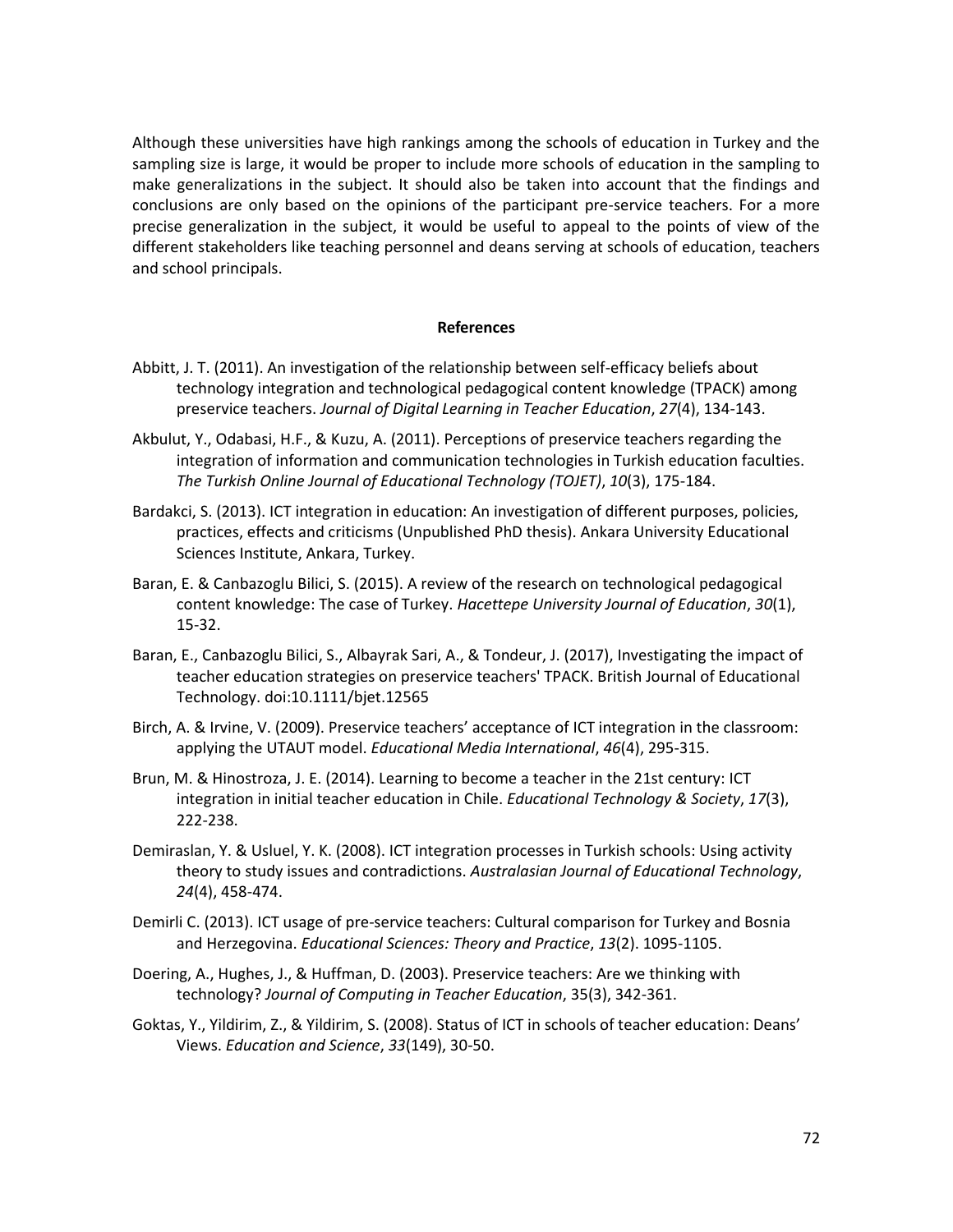- Goktas, Y., Yildirim, S., & Yildirim, Z. (2009). Main barriers and possible enablers of ICTs integration into pre-service teacher education programs. *Educational Technology & Society*, *12*(1), 193- 204.
- Hammond, M., Reynolds, L., & Ingram, J. (2011). How and why do student teachers use ICT?, *Journal of Computer Assisted Learning*, *27*(3), 191-203.
- Hermans, R., Tondeur, J. van Braak, J., & Valcke, M. (2008). The impact of primary school teachers' educational beliefs on the classroom use of computers. *Computers&Education*, 51, 1499- 1509.
- Jamieson-Proctor, R., Finger, G., & Albion, P. (2010). Auditing the TK and TPACK confidence of preservice teachers:Are they ready for the profession? *Australian Educational Computing*, *25*(1),8-17.
- Kabakci-Yurdakul, I. (2011). Examining Technopedagogical Knowledge Competencies of Preservice Teachers Based on ICT Usage. *Hacettepe University Journal of Education*, *40*, 397-408.
- Keser, H. (2011). The first step for computer education in Turkey: The expertise commission report of computer education in secondary school. *Educational Technology Theory and Practice*. *2*(2),83-94.
- Kim, C., Kim, M., Lee, C. J., Spector, M., & DeMeester, K. (2013). Teacher beliefs and technology integration. *Teaching and Teacher Education*, *29*, 76-85.
- Koehler, M. J. & Mishra, P. (2009). What is technological pedagogical content knowledge? *Contemporary Issues in Technology and Teacher Education*, *9*(1), 60-70.
- Kurt, A. A., Kuzu, A., Dursun, O. O.., Gullupinar, F., & Gultekin, M. (2013). Evaluation of the pilot application process of FATIH Project: Teachers' views. *Journal of Instructional Technologies and Teacher Education (JITTE)*, *1*(2), 1-23.
- Martinovic, D. & Zhang, Z. (2012). Situating ICT in the teacher education program: Overcoming challenges, fulfilling expectations. *Teaching and Teacher Education*, *28*(3), 461-469.
- Mutlu, P. & Erdem, M. (2013). The relationship between it teachers' awareness of Turkey's ICT vision and their teaching activities. *Elementary Education Online*, *12*(4), 981-999.
- OECD (2015). Students, computers and learning: Making the connection PISA, Paris: OECD. Retrieved on 19 June 2017 from http://dx.doi.org/10.1787/9789264239555-en.
- Russell, M., Bebell, D., O'Dwyer, L., & O'Connor, K. (2003). Examining teacher technology use: Implications for preservice and inservice teacher preparation. *Journal of Teacher Education*, *54*, 279-310.
- Sahin, S. (2012). Pre-service teachers' perspectives of the diffusion of information and communications technologies (ICTs) and the effect of case-based discussions (CBDs). *Computers & Education*, *59*, 1089-1098.
- Sahlberg, P. (2010). The secret to Finland's success: Educating teachers. Stanford Center for Opportunity Policy in Education-Research brief. Retrieved on 19 June 2017 from https://edpolicy.stanford.edu/publications/pubs/290.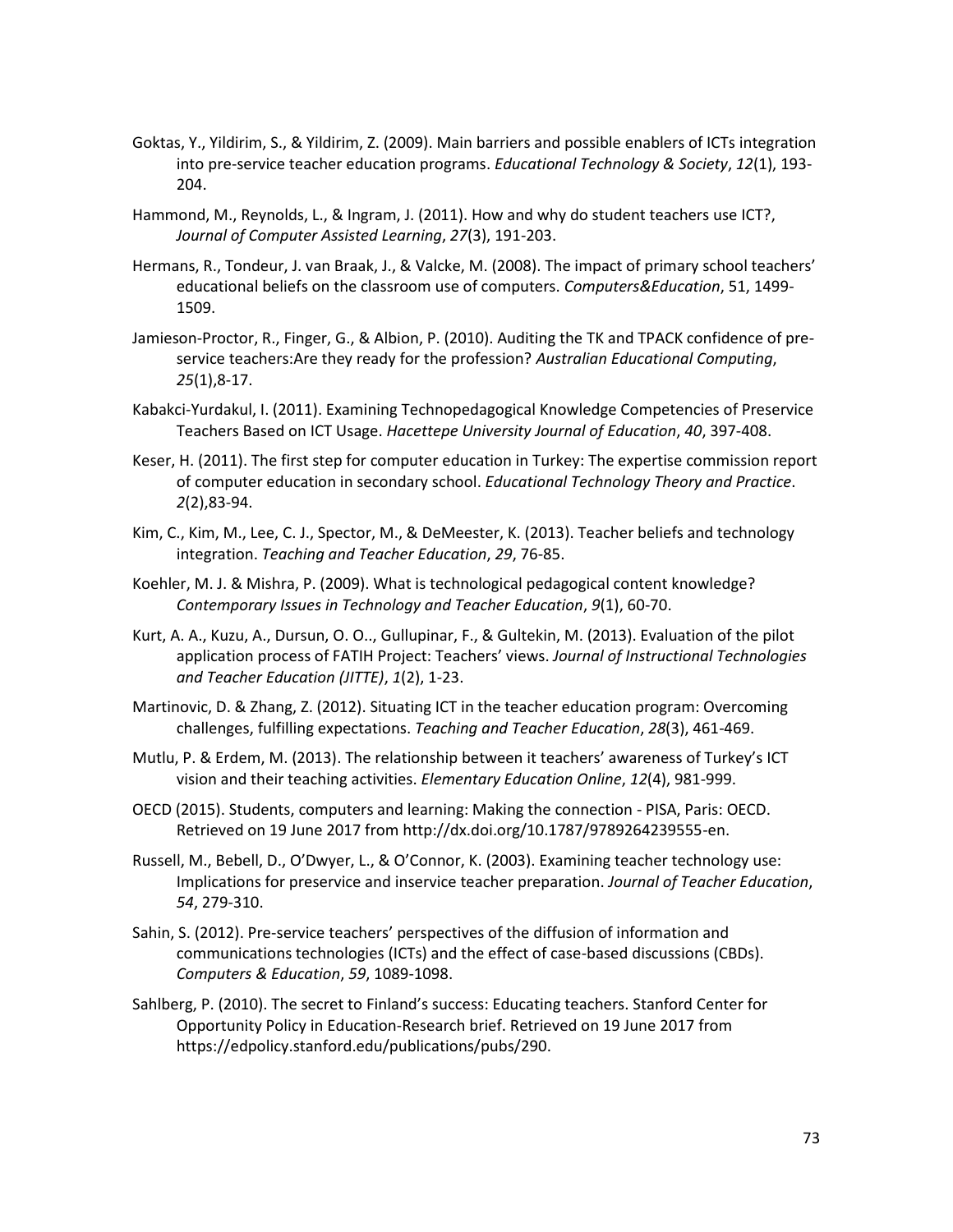- Siddiq, F., Scherer, R., & Tondeur, J. (2016). Teachers' emphasis on developing students' digital information and communication skills (TEDDICS): A new construct in 21st century education. *Computers & Education*, *92-93*, 1-14.
- Sleegers P., van den Berg R., & Geijsel F. (2000). Building new innovative schools: The need for new approaches. Essay review. *Teaching and Teacher Education*, *16*, 801-808.
- TEDMEM (2015). Gunah kecisi teknoloji mi? [Is technology scapegoat?]. Retrieved on 4 March 2017 from http://www.tedmem.org/mem-notlari/gunah-kecisi-teknoloji-mi
- TEDMEM. (2015). 2015 Egitim degerlendirme raporu [2015 Education Evaluation Report]. Ankara: Türk Egitim Dernegi.
- Teo, T. (2009). Modelling technology acceptance in education: A study of pre-service teachers. *Computer&Education*, *52*(2), 302-312.
- Teo, T. (2012). Examining the intention to use technology among pre-service teachers: An integration of the Technology Acceptance Model (TAM) and Theory of Planned Behavior (TPB). *Interactive Learning Environments*, *20*(1), 3-18.
- Teo, T. (2014). Unpacking teachers' acceptance of technology: tests of measurement invariance and latent mean differences. *Computers & Education*, *75*, 127-135.
- Teo, T. (2015). Comparing pre-service and in-service teachers' acceptance of technology: Assessment of measurement invariance and latent mean differences. *Computers & Education*, *83*, 22-31.
- Teo, T., Chai, C. S., Hung, D., & Lee, C. B. (2008). Beliefs about teaching and uses of technology among pre-service teachers. *Asia Pacific Journal of Teacher Education*, *36*(2), 165-176.
- Tezci, E. (2011a). Factors that influence pre-service teachers' ICT usage in education. *European Journal of Teacher Education*, *34*(4), 483-499.
- Tezci, E. (2011b). Turkish primary school teachers' perceptions of school culture regarding ICT integration. *Educational Technology Research and Development*, *59*, 429-443
- Tondeur, J., van Braak, J., Sang, G., Voogt, J., Fisser, P., & Ottenbreit-Leftwich, A. (2012). Preparing pre-service teachers to integrate technology in education: A synthesis of qualitative evidence. *Computers & Education*, *59*, 134-144.
- Tondeur, J., van Braak, J., Siddiq, F., & Scherer, R. (2016). Time for a new approach to prepare future teachers for educational technology use: Its meaning and measurement. *Computers & Education*, *94*, 134-150.
- Tondeur, J., Aesaert, K., van Braak, J., Pynoo, B., Freyman, N., & Erstadt, O. (2017). Developing a validated instrument to measure pre-service teachers' ICT competencies: meeting the demands of the 21st-century. British Journal of Educational Technology, 48(2), 462–472.
- Usluel, Y. K., Mumcu, F. K., & Demiraslan Y. (2007). ICT in the learning-teaching process: Teachers' views on the Integration and obstacles. *Hacettepe University Journal of Education*, 32, 164- 179.